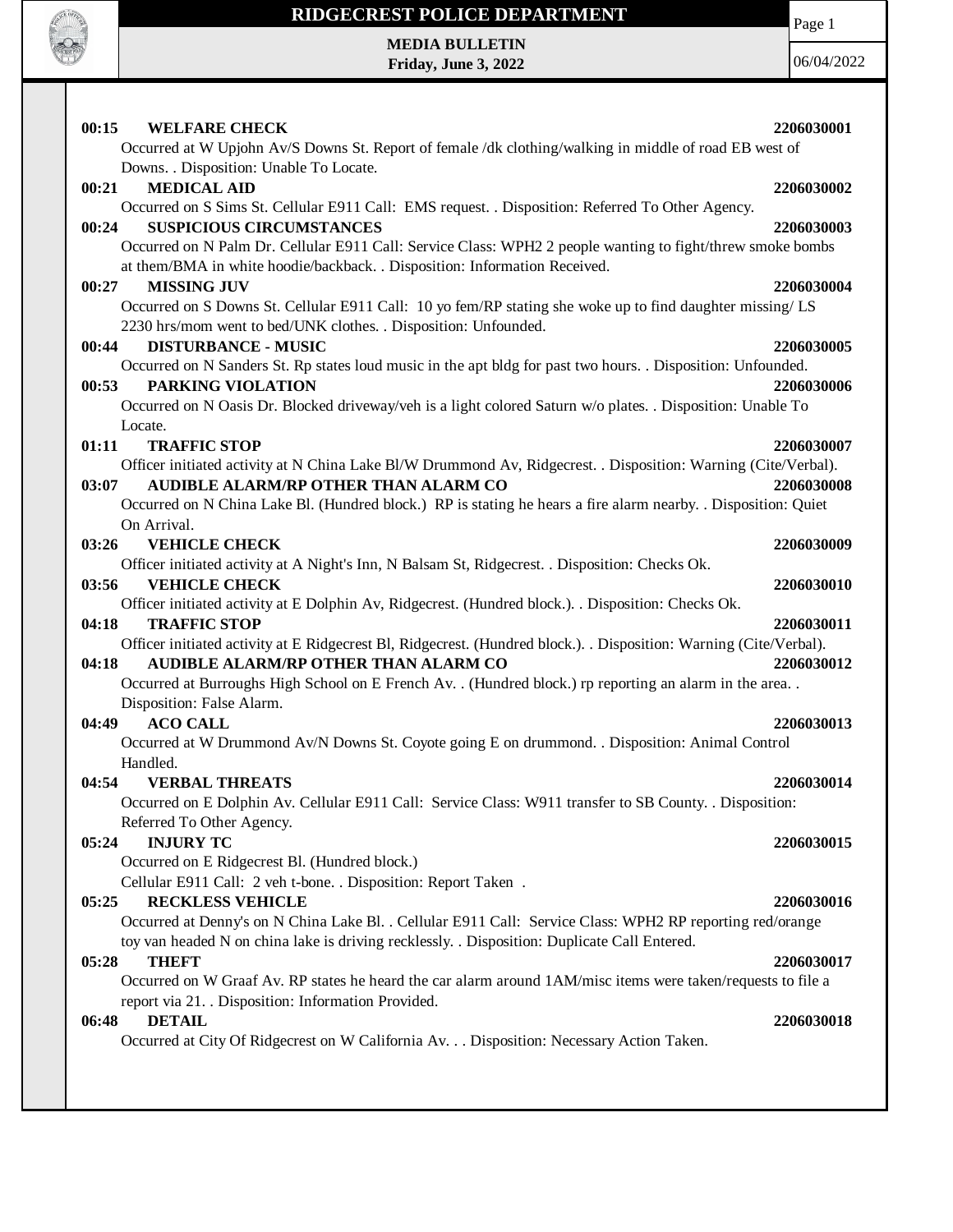

 $\mathbf{I}$ 

# **RIDGECREST POLICE DEPARTMENT**

**MEDIA BULLETIN Friday, June 3, 2022**

06/04/2022

Page 2

| 07:52 | <b>RECKLESS VEHICLE</b>                                                                                          | 2206030019 |
|-------|------------------------------------------------------------------------------------------------------------------|------------|
|       | Occurred at W Bowman Rd/S Norma St. (Hundred block.) Cellular E911 Call: Lat:35.625148 Lon:-117.68871. .         |            |
|       | Disposition: Unable To Locate.                                                                                   |            |
| 07:57 | <b>BURGLARY ALARM</b>                                                                                            | 2206030020 |
|       | Occurred on W Perdew Av. AOA E entry door                                                                        |            |
|       | <b>TOA 0748</b>                                                                                                  |            |
|       | OP #23. . Disposition: Disregard From Alarm Company.                                                             |            |
| 08:19 | <b>SUSPICIOUS CIRCUMSTANCES</b>                                                                                  | 2206030021 |
|       | Occurred at Walmart Supercenter on E Bowman Rd. . WMA red hair sunglasses, in his PJ's walking around the        |            |
|       | parking lot asking if he can get gas from the gas tanks-by the grocery side. . Disposition: Unable To Locate.    |            |
| 08:52 | <b>INFORMATION RECEIVED</b>                                                                                      | 2206030022 |
|       | Occurred on W Mariposa Av. Large brown sofa dummped in the back of the house-information only. .                 |            |
|       | Disposition: Log Note Only.                                                                                      |            |
| 09:07 | <b>FOUND PROPERTY</b>                                                                                            | 2206030023 |
|       | Occurred at Hayman Chiropractic Center on E Ridgecrest Bl. . A duffle bag was left by the building - (possibly   |            |
|       | belongs to a homeless person). . Disposition: Report Taken.                                                      |            |
| 09:31 | <b>CITIZEN ASSIST</b>                                                                                            | 2206030024 |
|       | Occurred on N Norma St. RP locked herself out of her apartment. . Disposition: Necessary Action Taken.           |            |
| 09:34 | <b>AREA CHECK</b>                                                                                                | 2206030025 |
|       | Occurred on N Norma St. Rp would like an area check. . Disposition: Gone On Arrival.                             |            |
| 09:46 | <b>CODE VIOLATION</b>                                                                                            | 2206030026 |
|       | Officer initiated activity at Tnt Western Home Inc, W Station Av, Ridgecrest. . Disposition: Necessary Action    |            |
|       | Taken.                                                                                                           |            |
| 09:49 | <b>ABANDONED VEHICLE</b>                                                                                         | 2206030027 |
|       | Occurred on W Atkins Av. Blue expedition parked by the curb expired tags been sitting for a 1 yr. Disposition:   |            |
|       | Information Provided.                                                                                            |            |
| 09:50 | <b>EXTRA PATROL</b>                                                                                              | 2206030028 |
|       | Occurred on E Church Av. RP is concerned about the amount of drug dealers in the area. 2205290035.               |            |
|       | Disposition: Checks Ok.                                                                                          |            |
| 10:07 | <b>WELFARE CHECK</b>                                                                                             | 2206030029 |
|       | Occurred at Leroy Jackson Park on E French Av. . Rp states there is a girl, sounds like a young girl hitting her |            |
|       | head against the stalls in the bathroom. . Disposition: Checks Ok.                                               |            |
| 10:26 | <b>CONTACT CITIZEN</b>                                                                                           | 2206030030 |
|       | Occurred at City Of Ridgecrest on W California Av. . Rp in lobby would like to speak with an officer in regards  |            |
|       | to case 22-1790. . Disposition: Information Provided.                                                            |            |
| 10:50 | <b>CONTACT CITIZEN</b>                                                                                           | 2206030031 |
|       | Occurred at City Of Ridgecrest on W California Av. . RP has questions about an RO. . Disposition: Necessary      |            |
|       | Action Taken.                                                                                                    |            |
| 10:56 | <b>MEDICAL AID</b>                                                                                               | 2206030032 |
|       | Occurred on N Dawn Ct. Cellular E911 Call: Service Class: WPH2 ambulance request. . Disposition: Referred        |            |
|       | To Other Agency.                                                                                                 |            |
| 11:00 | <b>ACO CALL</b>                                                                                                  | 2206030033 |
|       | Occurred at Albertson's #6376 on N Norma St. . Dog in the car with windows up-. . Disposition: Animal Control    |            |
|       | Handled.                                                                                                         |            |
| 11:01 | <b>MEDICAL AID</b>                                                                                               | 2206030034 |
|       | Occurred on S Lakeview Ct. Cellular E911 Call: Service Class: W911 ambulance request. . Disposition: Referred    |            |
|       | To Other Agency.                                                                                                 |            |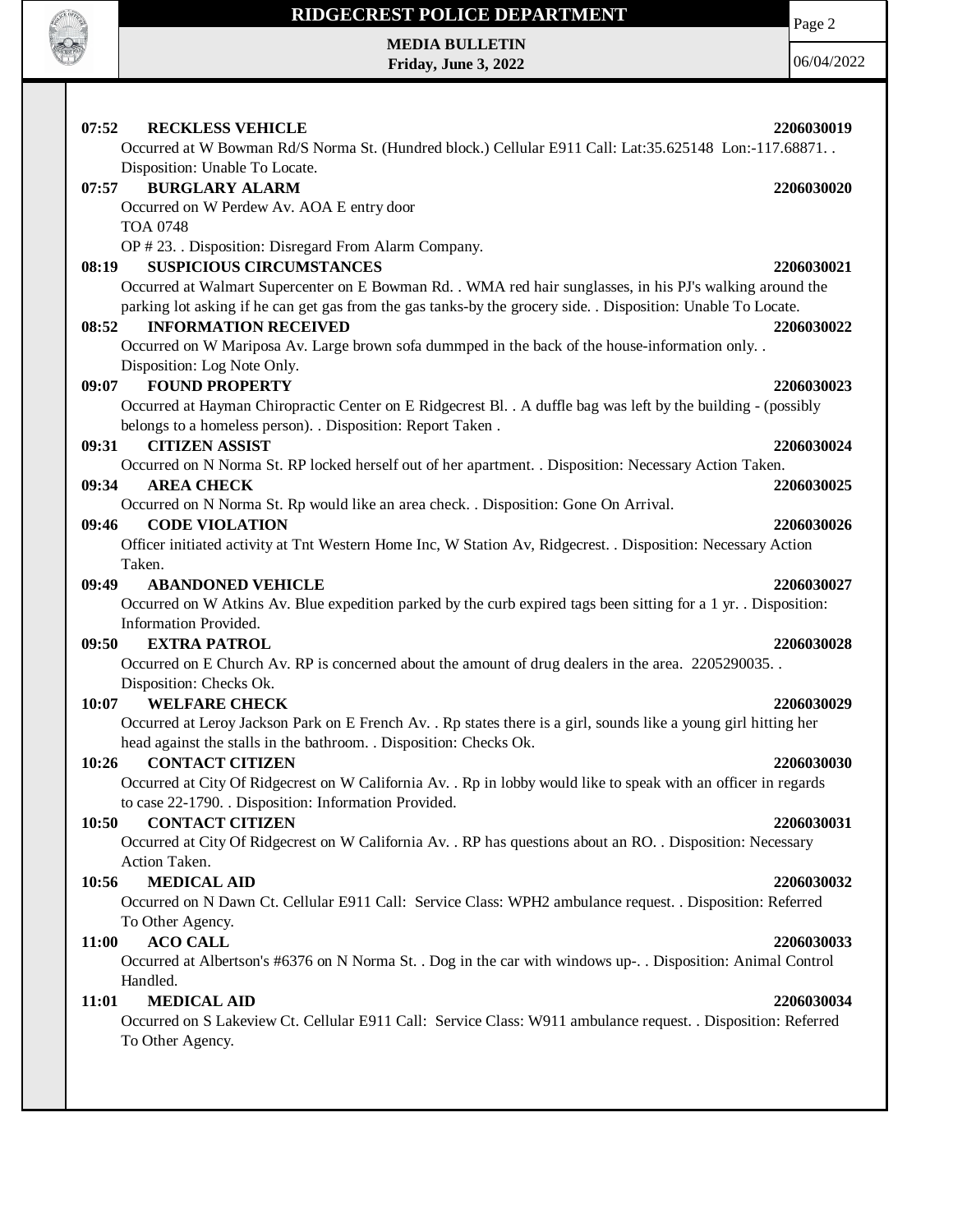

#### **RIDGECREST POLICE DEPARTMENT**

Page 3

**MEDIA BULLETIN Friday, June 3, 2022**

| 11:15<br><b>CODE VIOLATION</b>                                                                                                                                                                                                                                                                                                        | 2206030035               |
|---------------------------------------------------------------------------------------------------------------------------------------------------------------------------------------------------------------------------------------------------------------------------------------------------------------------------------------|--------------------------|
| Officer initiated activity at S Sunland St, Ridgecrest. . Disposition: Report Taken.<br><b>INFORMATION RECEIVED</b><br>11:20                                                                                                                                                                                                          | 2206030036               |
| Occurred on W Moyer Av. Info rec. . Disposition: Log Note Only.<br><b>CONTACT CITIZEN</b><br>11:41<br>Occurred at City Of Ridgecrest on W California Av. . RP in the lobby wants to speak with an Officer regarding                                                                                                                   | 2206030037               |
| something she received in the mail. . Disposition: Information Provided.<br><b>ACO CALL</b><br>11:55<br>Officer initiated activity at W Perdew Av, Ridgecrest. Report of a rooster in area. . Disposition: Necessary                                                                                                                  | 2206030038               |
| Action Taken.                                                                                                                                                                                                                                                                                                                         |                          |
| <b>BURGLARY ALARM</b><br>12:16<br>Occurred on W Vista Del Lago Av. Bedroom zone one. no responsible. . Disposition: Disregard From Alarm<br>Company.                                                                                                                                                                                  | 2206030039               |
| 12:20<br><b>TICKET SIGN OFF</b><br>Occurred on W California Av. TICKET SIGN OFF FEES PAID. . Disposition: Necessary Action Taken.                                                                                                                                                                                                     | 2206030040               |
| 12:22<br><b>ACO CALL</b><br>Officer initiated activity at Hud Property, W Mariposa Av, Ridgecrest. Welfare check. . Disposition: Negative                                                                                                                                                                                             | 2206030041               |
| Contact.<br><b>ACO CALL</b><br>12:37<br>Officer initiated activity at S Alvord St, Ridgecrest. Barking dog. . Disposition: Negative Contact.                                                                                                                                                                                          | 2206030042               |
| 12:45<br><b>SUSPICIOUS CIRCUMSTANCES</b><br>Occurred at Guns 4 Us on S China Lake Bl. . Two subjects (1) bma (1) HMA in gun store. both had concealed<br>firearms. RP believes the men to be suspicious as when he asked about CCW they left. Left N/B china lake in<br>awhite 2 door partial plate 72 209. . Disposition: Unfounded. | 2206030043               |
| <b>BURGLARY ALARM</b><br>12:47<br>Occurred on W Church Av. Residential burglary. . Disposition: False Alarm.                                                                                                                                                                                                                          | 2206030044               |
| 12:48<br>PARKING VIOLATION<br>Officer initiated activity at W Sydnor Av, Ridgecrest. . Disposition: Citation.                                                                                                                                                                                                                         | 2206030045               |
| <b>CONTACT CITIZEN</b><br>12:50<br>Occurred on N Cisco St. RP WOULD LIKE TO SPEAK WITH THE WC. VIA 21. . Disposition: Information<br>Received.                                                                                                                                                                                        | 2206030046               |
| 12:50<br><b>MEDICAL AID</b><br>Occurred on W Boston Av. Cellular E911 Call: Service Class: WPH2 ambulance request. . Disposition: Referred<br>To Other Agency.                                                                                                                                                                        | 2206030047               |
| 12:52<br><b>ACO CALL</b><br>Officer initiated activity at S Valley St, Ridgecrest. Vicious dog. . Disposition: Animal Control Handled.<br><b>SUSPICIOUS CIRCUMSTANCES</b><br>12:53                                                                                                                                                    | 2206030048<br>2206030049 |
| Occurred on E Ridgecrest Bl. Rp states female came into store stating their was a male outside trying to hurt<br>her. . Disposition: Necessary Action Taken.                                                                                                                                                                          |                          |
| 13:03<br><b>FOLLOW UP</b><br>Officer initiated activity at N Dawn Ct, Ridgecrest. . Disposition: Follow Up Completed.                                                                                                                                                                                                                 | 2206030050               |
| <b>INFORMATION</b><br>13:03<br>Occurred on W Perdew Av. RP STATES SOMEONE GOT INTO HIS VEHICLE LAST NIGHT. THINGS<br>THROWN AROUND THE VEHICLE, NOTHING STOLEN. . Disposition: Log Note Only.                                                                                                                                         | 2206030051               |
| 13:49<br><b>UNWANTED SUBJECT</b><br>Occurred at Del Taco #179 on N Norma St. . HMA with sunglasses and wearing black shirt black shorts -RP<br>states he is yelling at the employees and refuses to leave until he gets a refund. . Disposition: Unable To<br>Locate.                                                                 | 2206030052               |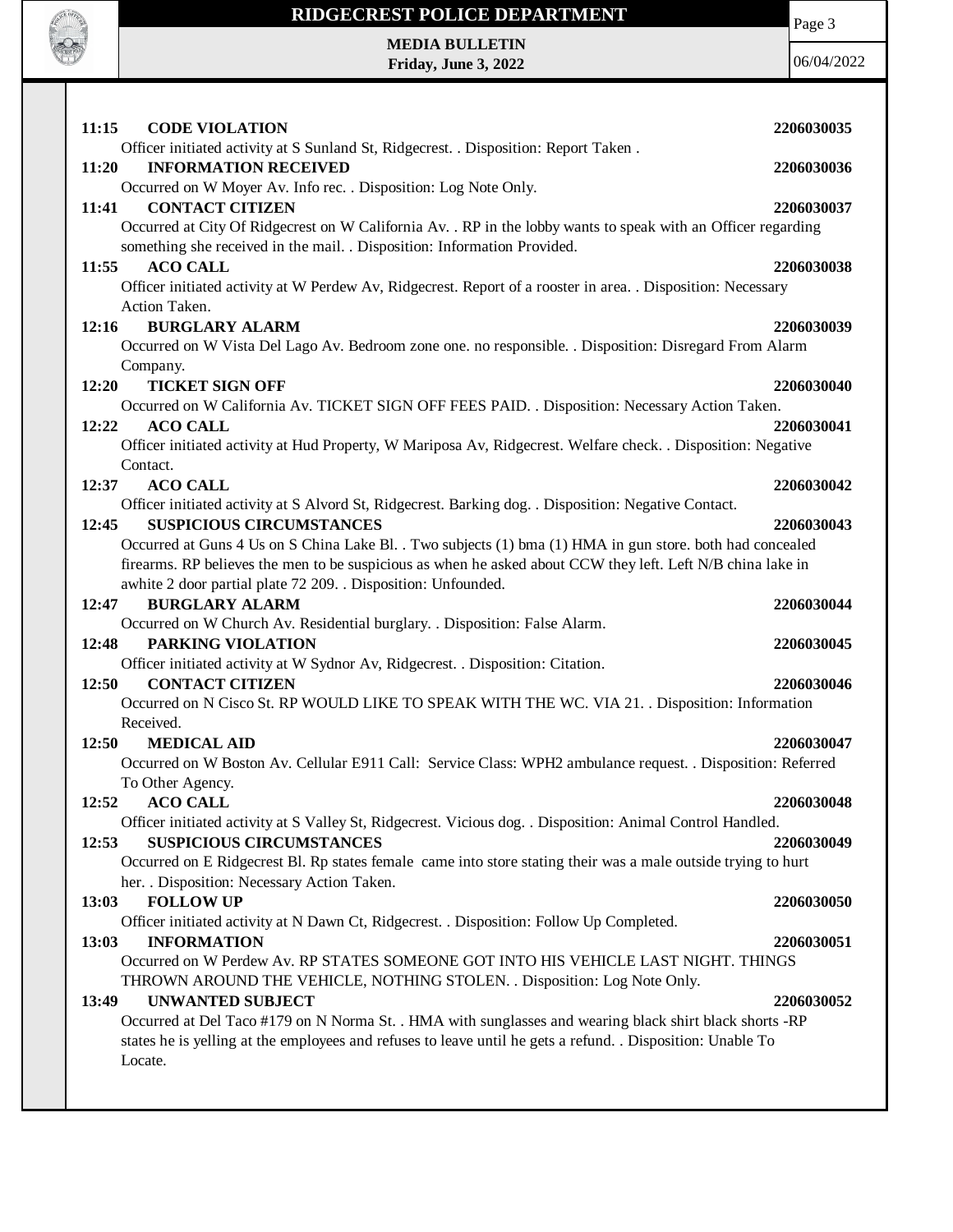

### **RIDGECREST POLICE DEPARTMENT**

Page 4

**MEDIA BULLETIN Friday, June 3, 2022**

| <b>13:50</b> | <b>WELFARE CHECK</b>                                                                                               | 2206030053 |
|--------------|--------------------------------------------------------------------------------------------------------------------|------------|
|              | Occurred on N Downs St. WELFARE CHECK RP HAS NOT HEARD FROM THEM IN OVER A WEEK.                                   |            |
|              | WOULD LIKE A DISPO. . Disposition: Necessary Action Taken.                                                         |            |
| 14:16        | <b>MEDICAL AID</b>                                                                                                 | 2206030054 |
|              | Occurred on W Church Av. Cellular E911 Call: Service Class: WPH2 ambulance request. . Disposition: Referred        |            |
|              | To Other Agency.                                                                                                   |            |
| 14:27        | PROPERTY DAMAGE ONLY TC                                                                                            | 2206030055 |
|              | Occurred at N Norma St/W Reeves Av. 2 veh in roadway. . Disposition: Report Taken.                                 |            |
| 14:30        | <b>VEHICLE RELEASE</b>                                                                                             | 2206030056 |
|              | Occurred at City Of Ridgecrest on W California Av. . 22-1750. . Disposition: Necessary Action Taken.               |            |
| 14:53        | <b>CONTACT CITIZEN</b>                                                                                             | 2206030057 |
|              | Occurred on W Ward Av. RP requesting contact via 21 regarding issue Disposition: Information Provided.             |            |
| 14:57        | PETTY THEFT REPORT                                                                                                 | 2206030058 |
|              | Occurred on S Larkspur St. RP STATES THERE WAS A BREAK IN WHILE THEY WERE GONE. RP WOULD                           |            |
|              | LIKE AN OFFICER AT THE LOCATION. . Disposition: Report Taken.                                                      |            |
| 14:59        | <b>290 REGISTRANT</b>                                                                                              | 2206030059 |
|              | Occurred at City Of Ridgecrest on W California Av. . Change of address. . Disposition: Necessary Action            |            |
|              | Taken.                                                                                                             |            |
| 15:01        | <b>CONTACT CITIZEN</b>                                                                                             | 2206030060 |
|              | Occurred on N Gold Canyon Dr. RP requesting contact via 21 from WC. . Disposition: Information Provided.           |            |
| 15:01        | <b>AREA CHECK</b>                                                                                                  | 2206030061 |
|              | Occurred on S Larkspur St. (Hundred block.) WOULD LIKE EXTRA PATROL AT NIGHT. . Disposition:                       |            |
|              | Negative Contact.                                                                                                  |            |
| 15:08        | <b>AREA CHECK</b>                                                                                                  | 2206030062 |
|              | Occurred on S College Heights Bl. (Hundred block.) Cellular E911 Call: Service Class: WPH2 rp states there is      |            |
|              | a bmj skateboarding really fast down the hill. . Disposition: Unable To Locate.                                    |            |
| 15:10        | <b>WELFARE CHECK</b>                                                                                               | 2206030063 |
|              | Occurred at City Of Ridgecrest on W California Av. . Male subj sleeping in red car by C-van. subj hasnt moved      |            |
|              | from the same spot for over 2 hours. . Disposition: Checks Ok.                                                     |            |
| 15:16        | 911 WIRELESS CALL                                                                                                  | 2206030064 |
|              | Occurred at City Of Ridgecrest on W California Av. . Cellular E911 Call: Service Class: W911 talking in            |            |
|              | background//unable to call back. . Disposition: Log Note Only.                                                     |            |
| 15:45        | <b>INFORMATION RECEIVED</b>                                                                                        | 2206030065 |
|              | Occurred on S Porter St. Info rec. . Disposition: Log Note Only.                                                   |            |
|              | <b>15:46 INFORMATION RECEIVED</b>                                                                                  | 2206030066 |
|              | Occurred on S Porter St. Info rec. . Disposition: Log Note Only.                                                   |            |
| 15:48        | <b>INFORMATION RECEIVED</b>                                                                                        | 2206030067 |
|              | Occurred on S Porter St. Info rec. . Disposition: Log Note Only.                                                   |            |
| 15:49        | <b>FRAUDULENT REPORT</b><br>Occurred on S Thomas St. RP WOULD LIKE AN OFFICER TO CONTACT VIA 21. FRAUD ACTIVITY ON | 2206030068 |
|              | ACCOUNT. . Disposition: Negative Contact.                                                                          |            |
| 15:50        | <b>VANDALISM REPORT</b>                                                                                            | 2206030069 |
|              | Occurred on N Arroyo St. RP WOULD LIKE TO FILE A REPORT, TIRE WAS GOUGED LAST NIGHT. .                             |            |
|              | Disposition: Information Provided.                                                                                 |            |
| 15:52        | <b>HARASSMENT</b>                                                                                                  | 2206030070 |
|              | Occurred on E California Av. RP states she is being harassed by an old employee-contact via 21. Disposition:       |            |
|              | Negative Contact.                                                                                                  |            |
|              |                                                                                                                    |            |
|              |                                                                                                                    |            |
|              |                                                                                                                    |            |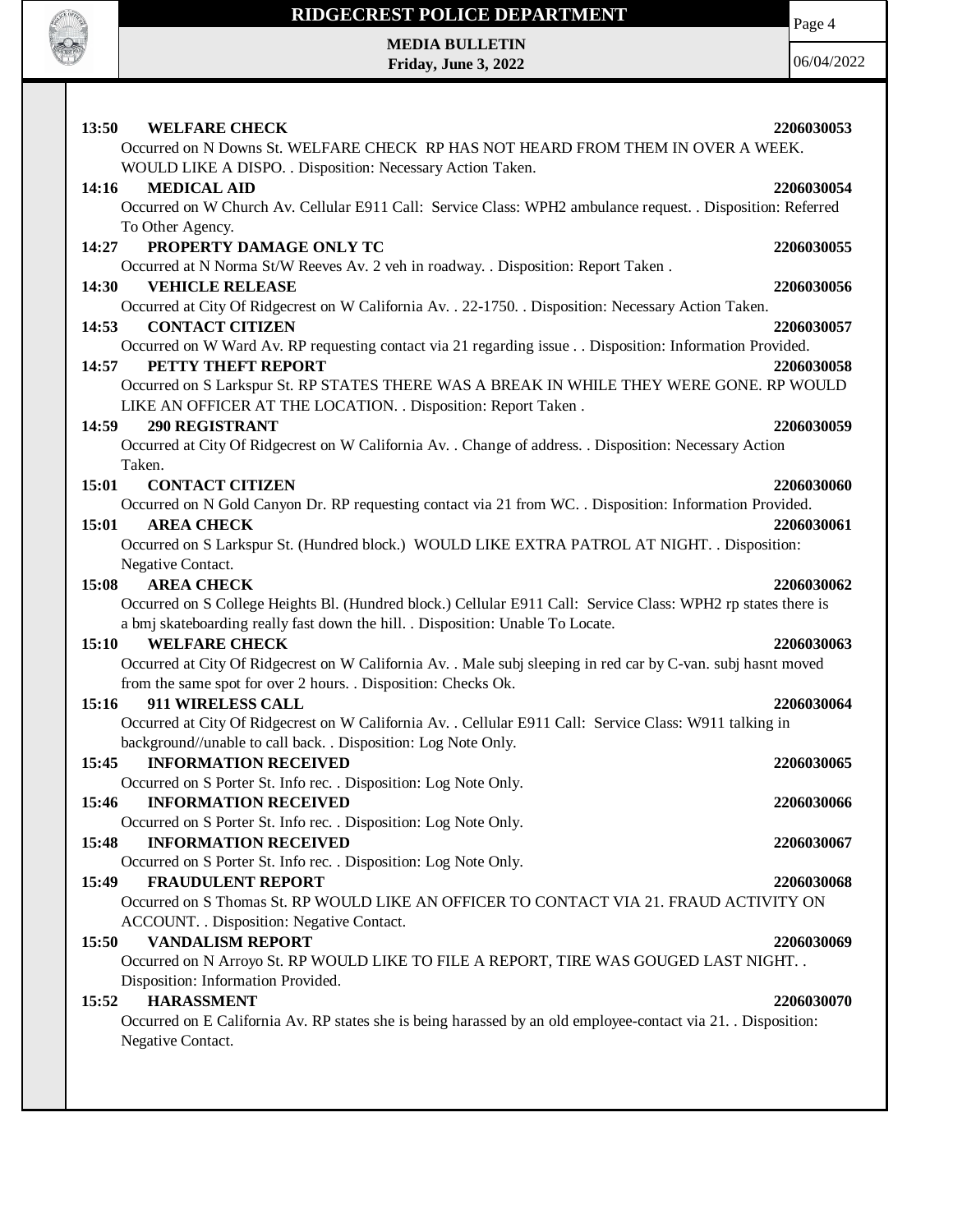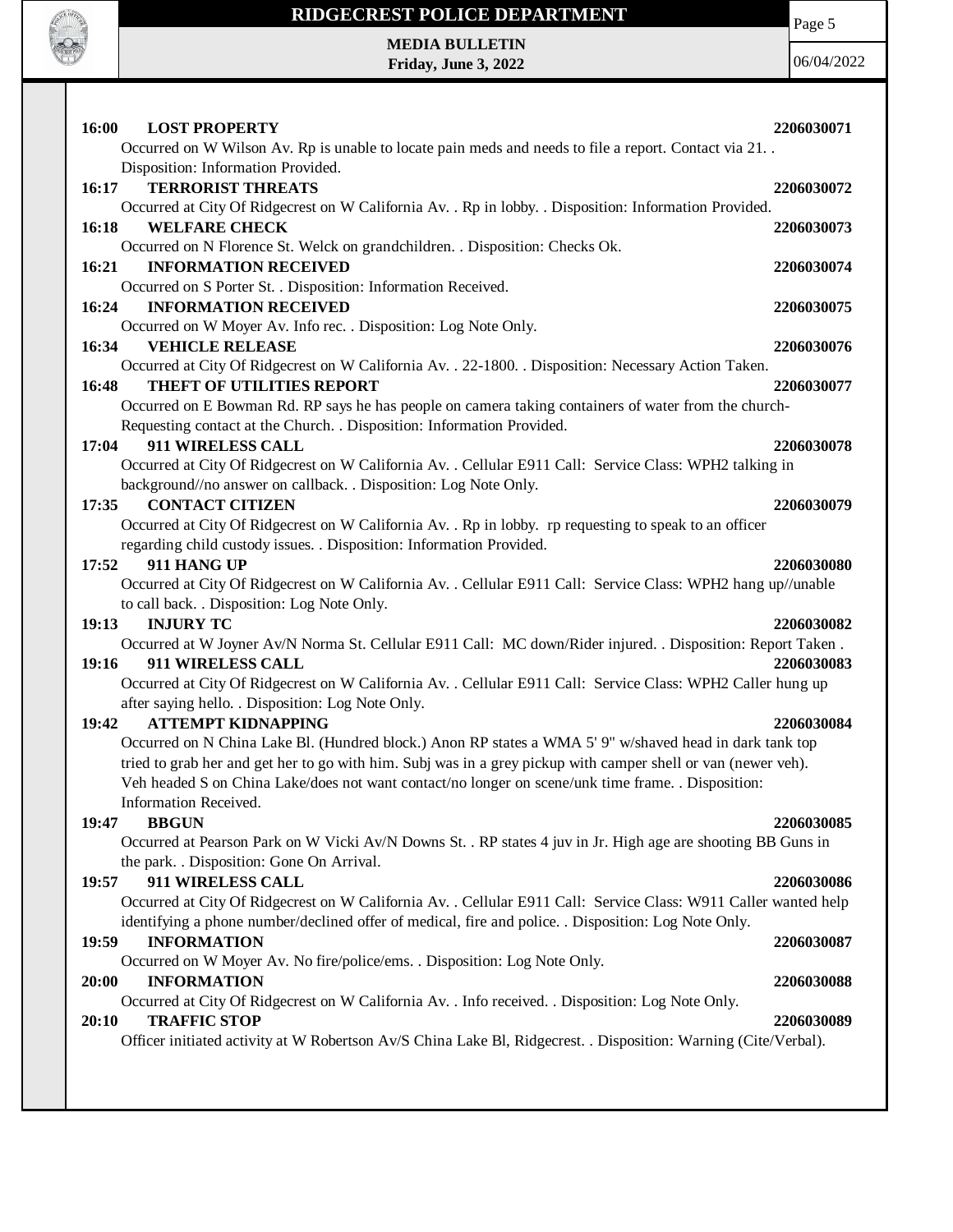

# **RIDGECREST POLICE DEPARTMENT**

Page 6

**MEDIA BULLETIN Friday, June 3, 2022**

| 20:43<br><b>CONTACT CITIZEN</b>                                                                                                                                        | 2206030090 |
|------------------------------------------------------------------------------------------------------------------------------------------------------------------------|------------|
| Occurred at City Of Ridgecrest on W California Av. . RP wants 10-21 regarding previous DV incident. .<br>Disposition: Information Provided.                            |            |
| <b>DOMESTIC DISTURBANCE</b><br>20:45                                                                                                                                   | 2206030091 |
| Occurred at Travel Suites Hotel on S China Lake Bl. . M/f physical. . Disposition: Domestic Violence                                                                   |            |
|                                                                                                                                                                        |            |
| Documentation.<br>20:50<br><b>OVERDOSE</b>                                                                                                                             |            |
|                                                                                                                                                                        | 2206030092 |
| Occurred on W Ward Av. Cellular E911 Call: Disposition: Duplicate Call Entered.                                                                                        |            |
| <b>OVERDOSE</b><br>20:50                                                                                                                                               | 2206030093 |
| Occurred on W Ward Av. Cellular E911 Call: Lat:35.645571 Lon:-117.75689 Service Class: WPH2 Medaid. .                                                                  |            |
| Disposition: Referred To Other Agency.                                                                                                                                 |            |
| <b>DOMESTIC DISTURBANCE</b><br>21:10                                                                                                                                   | 2206030094 |
| Occurred at Town & Country Mobile Home Park on N Norma St. . Report of yelling/fighting in the middle of<br>the street. . Disposition: Quiet On Arrival.               |            |
| <b>MISSING JUV</b><br>21:28                                                                                                                                            | 2206030095 |
| Occurred at City Of Ridgecrest on W California Av. . 13 year old from las vegas possibly missing LS 4-5 days<br>ago in Lancaster. . Disposition: Information Provided. |            |
| 21:29<br><b>VEHICLE CHECK</b>                                                                                                                                          | 2206030096 |
| Officer initiated activity at Rodeway Inn And Suites Heritage, N Norma St, Ridgecrest. . Disposition: Checks                                                           |            |
| Ok.                                                                                                                                                                    |            |
| 21:36<br><b>PATROL CHECK</b>                                                                                                                                           | 2206030097 |
| Occurred on W Jennifer Ct. Report of silver mini van with trailer hitch driven by HMA with ball cap/seen                                                               |            |
| driving through neighborhood multiple times. . Disposition: Checks Ok.                                                                                                 |            |
| <b>TRAFFIC STOP</b><br>21:41                                                                                                                                           | 2206030098 |
| Officer initiated activity at W Ridgecrest Bl, Ridgecrest. (Hundred block.). . Disposition: Checks Ok.                                                                 |            |
| <b>TRAFFIC STOP</b><br>21:50                                                                                                                                           | 2206030099 |
| Officer initiated activity at W Wilson Av, Ridgecrest. . Disposition: Warning (Cite/Verbal).                                                                           |            |
| 21:55<br><b>ACO CALL</b>                                                                                                                                               | 2206030100 |
| Occurred at Animal Shelter on S County Line Rd. . Anon RP reports that she may have hit a coyote or other                                                              |            |
| animal/animal in street near animal shelter/RP didn't stop to check on animal. . Disposition: Animal Control                                                           |            |
| Handled.                                                                                                                                                               |            |
| 21:57<br><b>TRAFFIC STOP</b>                                                                                                                                           | 2206030101 |
| Officer initiated activity at S Norma St, Ridgecrest. (Hundred block.). Disposition: Warning (Cite/Verbal).                                                            |            |
| <b>TRAFFIC STOP</b><br>22:10                                                                                                                                           | 2206030102 |
| Officer initiated activity at W Robertson Av, Ridgecrest. (Hundred block.). . Disposition: Checks Ok.                                                                  |            |
| <b>TRAFFIC STOP</b><br>22:15                                                                                                                                           | 2206030103 |
| Officer initiated activity at N China Lake Bl, Ridgecrest. (Hundred block.). . Disposition: Warning (Cite/Verbal).                                                     |            |
| <b>TRAFFIC STOP</b><br>22:23                                                                                                                                           | 2206030104 |
| Officer initiated activity at E Ridgecrest Bl, Ridgecrest. (Hundred block.). . Disposition: Warning (Cite/Verbal).                                                     |            |
| <b>EXTRA PATROL</b><br>23:00                                                                                                                                           | 2206030105 |
| Occurred on E Church Av. RP is concerned about the amount of drug dealers in the area. 2205290035.                                                                     |            |
| Disposition: Log Note Only.                                                                                                                                            |            |
| <b>ILLEGAL FIREWORKS</b><br>23:17                                                                                                                                      | 2206030106 |
| Occurred on S Porter St. (Hundred block.) RP reports lots of fireworks going off. . Disposition: Gone On                                                               |            |
| Arrival.                                                                                                                                                               |            |
| <b>VEHICLE CHECK</b><br>23:25                                                                                                                                          | 2206030107 |
| Officer initiated activity at Richmond Elementary School, E Rowe St, Ridgecrest. . Disposition: Checks Ok.                                                             |            |
|                                                                                                                                                                        |            |
|                                                                                                                                                                        |            |
|                                                                                                                                                                        |            |